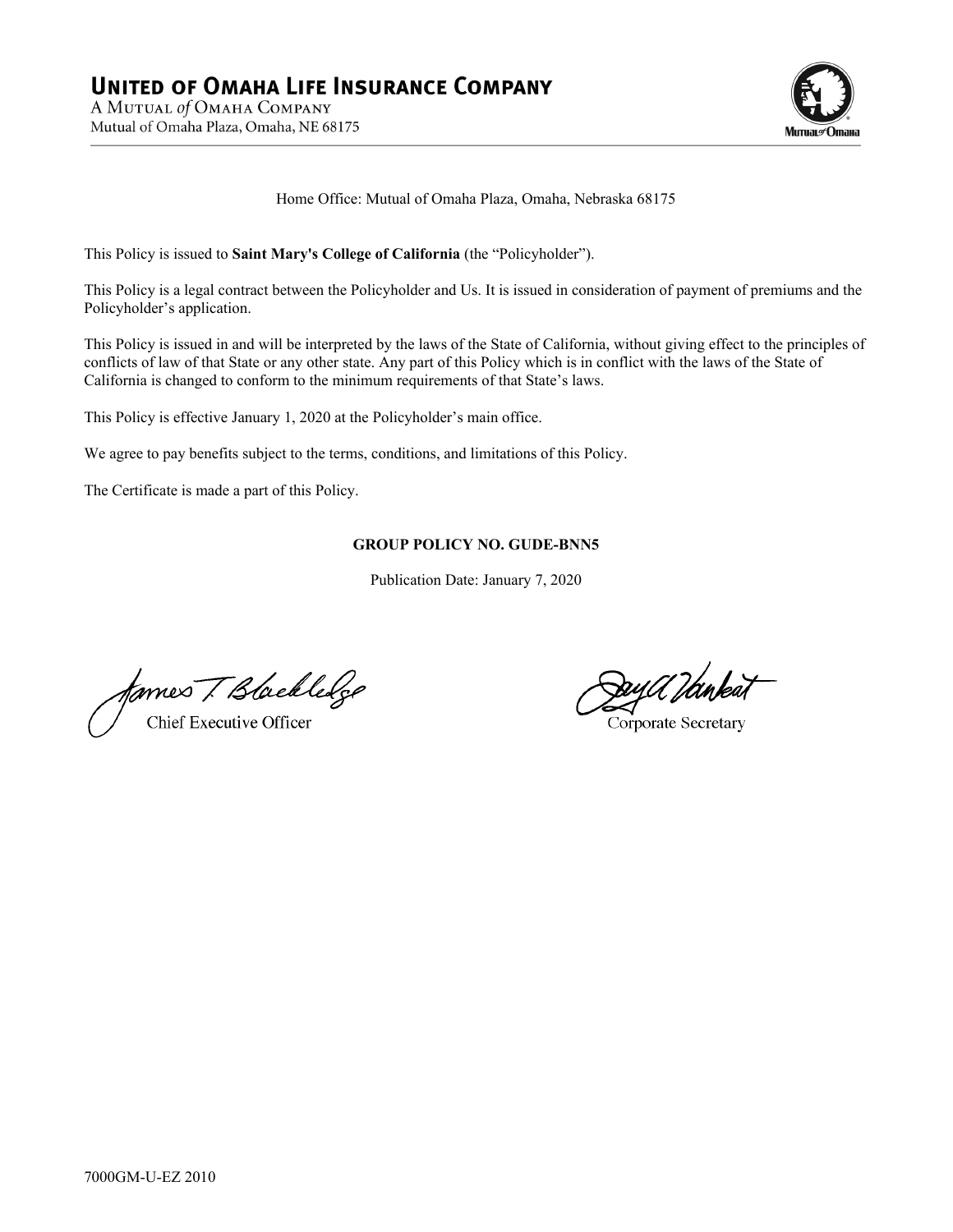# **GENERAL PROVISIONS**

Capitalized terms are defined in the Certificate or other documents made a part of this Policy.

## **PREMIUM CHANGES**

We reserve the right to change premium rates any time after:

- a) the most recent premium rate guarantee date described in this Policy;
- b) there is an increase or decrease of 10% or more in the Policyholder's Employee population or the number of Employees insured under this Policy;
- c) Our liability or cost of administration is changed due to a change in federal, state, or local law;
- d) this Policy's terms are changed; or
- e) there is a change which materially affects the risk assumed for insurance provided by this Policy.

We must give the Policyholder at least 60 days advance Written Notice of any premium rate change.

## **PAYMENT OF PREMIUMS**

The premium for this Policy equals the sum of the individual premiums for each Insured Person. The first premium is due on the effective date of this Policy. Subsequent premiums are due on the first day of each subsequent month or other modal period agreed to in writing by an authorized representative in Our home office. Premium payments must be made to Our home office or to a location We designate, using a payment method We accept. We will consider premium to be paid on the date We receive it.

## **GRACE PERIOD**

This Policy has a 60 day grace period. This means that, except for the initial premium, if the premium is not paid on or before the date it is due, it may be paid in the 60-day period that follows. This Policy will stay in force during the grace period, unless the Policyholder gives Us written notice that this Policy will terminate during the grace period. If We receive such notice, We will terminate this Policy on the date requested.

## **TERMINATION**

Following at least 60 days advance written notice to the Policyholder, We have the right to terminate this Policy:

- a) if the number of Employees insured is less than 10 or less than 10% of those eligible for insurance;
- b) any time after the most recent premium rate guarantee date described in this Policy; or
- c) if the Policyholder does not perform any of its duties under this Policy.

The Policyholder has the right to terminate this Policy at any time. The Policyholder must give Us written notice of at least 31 days before the date this Policy is to terminate, unless the Policyholder gives Us written notice that this Policy will terminate during the grace period.

This Policy will automatically terminate at the end of the grace period if the Policyholder fails to pay its portion of the premium.

If this Policy terminates for any reason:

- a) all unpaid premiums up to the date of termination are due, including premiums for the grace period or any part of the grace period; and
- b) all unpaid premiums are due no later than the date of termination.

Termination of this Policy will not affect benefits otherwise payable for a claim incurred while this Policy is in force.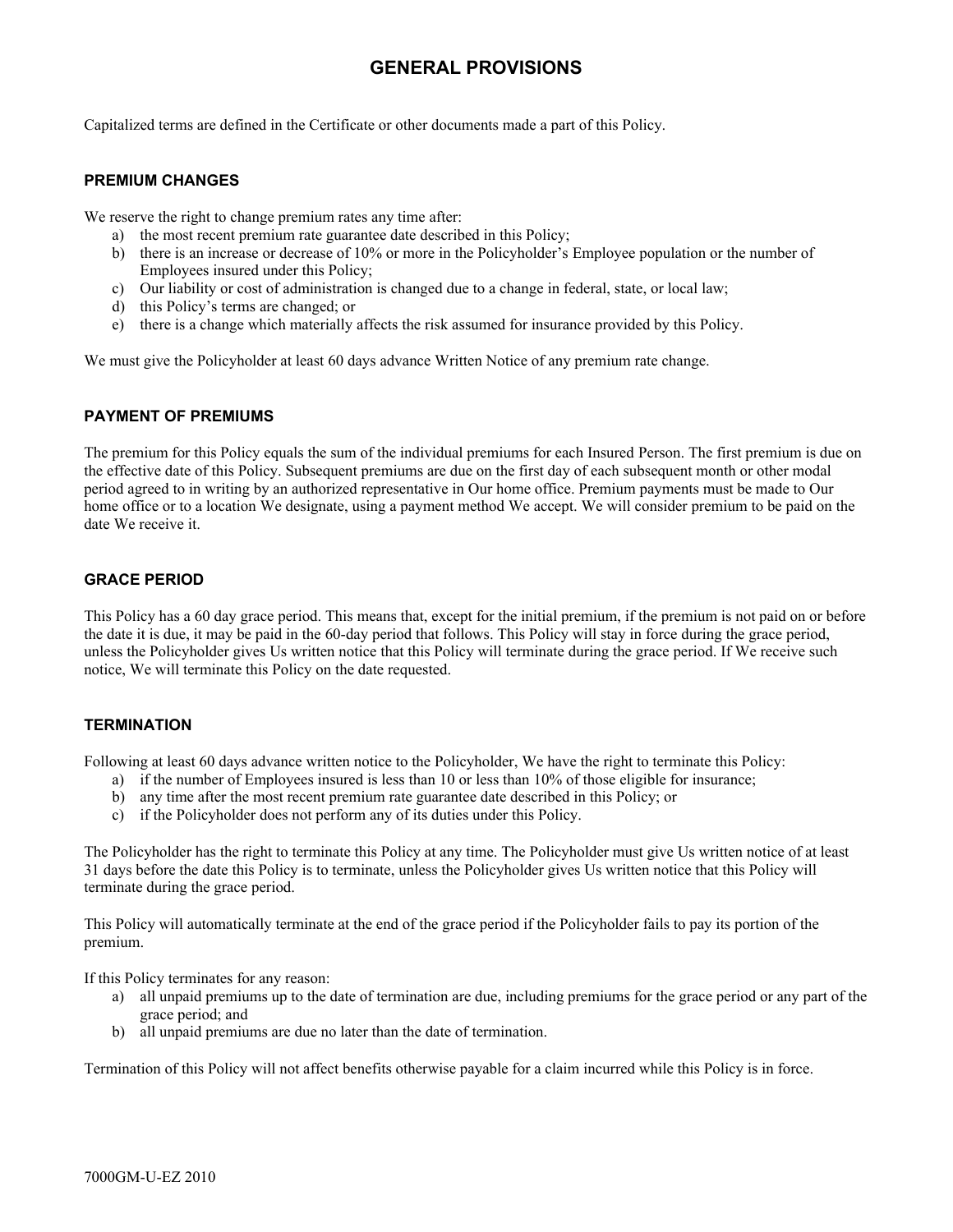## **REINSTATEMENT AFTER TERMINATION**

If this Policy terminates for any reason, the Policyholder may request to reinstate it. We will reinstate only if:

- a) an authorized representative in Our home office agrees in writing to reinstate this Policy;
- b) the Policyholder agrees in writing to accept any written conditions of reinstatement that We impose;
- c) all past due premiums are paid, including any premium for the time insurance was in effect during the grace period; and
- d) the premium due from the date of reinstatement until the next premium due date is paid.

## **CERTIFICATES**

We will issue the Policyholder a Certificate for delivery to each Insured Person. The Certificate describes the benefits, terms, conditions, exclusions and limitations of the insurance provided under this Policy.

## **MISSTATEMENT OF AGE OR GENDER**

If an Insured Person's age or gender is misstated, We may adjust the premium or the benefits payable. An adjustment of the benefits payable will be based on what the premium would have purchased at the correct age or gender.

## **INCONTESTABILITY**

We will not contest this Policy after it has been in force two years, except for nonpayment of premium.

## **POLICYHOLDER RESPONSIBILITIES**

The Policyholder will notify each Insured Person and Us when insurance under this Policy ends if this Policy is terminated and is not replaced by another policy or plan with no interruption in coverage.

Notice shall be provided within 31 days from the date insurance ends. Notice to the Insured Person shall include information about any options available to continue or obtain insurance.

The Policyholder is responsible for keeping the following records:

- a) persons insured by classification and any persons eligible but not insured;
- b) the amount of money the Policyholder contributes toward premiums;
- c) beneficiary designation information, if applicable; and
- d) any other information which We may reasonably request.

The Policyholder will provide Us with copies of these records upon request. These records must be open to Us for inspection at any reasonable time. The Policyholder will provide, as We require, any information on Our forms which is needed for insurance administration.

The Policyholder is responsible for enrolling eligible persons for coverage under this Policy and performing other administrative duties agreed to by Us. The Policyholder will perform its responsibilities in accordance with the terms of this Policy and Our policies and procedures. The Policyholder may delegate some of its responsibilities to a third party. The Policyholder agrees to indemnify and hold Us harmless from and against any and all claims, actions, damages, liability and expenses, including, without limitation, reasonable attorneys' fees, arising from or related to the failure of the Policyholder, or a third party to whom the Policyholder has delegated its responsibilities, to perform its responsibilities in accordance with the terms of this Policy or Our policies and procedures.

## **ASSIGNMENT**

No assignment of this Policy is binding upon Us unless an officer in Our home office agrees to it in writing and not until it is recorded with Us at Our home office.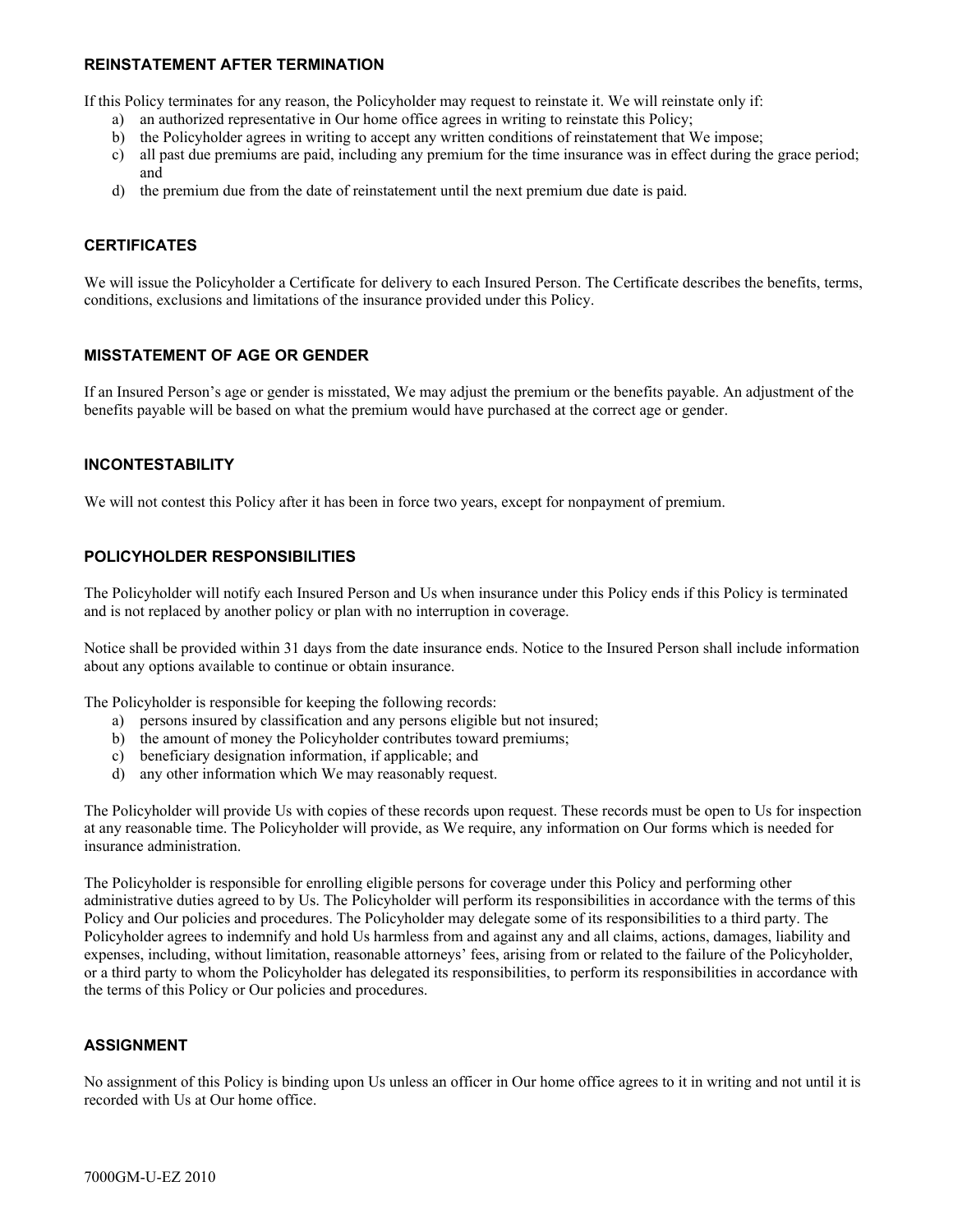## **PREMIUM RIDER**

This rider is made a part of Group Policy GUDE-BNN5.

This rider is effective on the Policy Effective Date.

## **CLASS(ES)**

All Eligible Employees Including Staffs and Faculty Members

## **CRITICAL ILLNESS INSURANCE PREMIUMS**

#### **Employee or Spouse**

The monthly premium for each \$1,000 of critical illness insurance for each Employee or Spouse is as follows:

| <b>Attained Age of Employee</b> | <b>Monthly Premium</b> |
|---------------------------------|------------------------|
| 11325                           |                        |
|                                 |                        |
|                                 |                        |
|                                 |                        |
|                                 |                        |
|                                 |                        |
|                                 |                        |
|                                 |                        |
|                                 |                        |

The premium and eligibility administration for Spouse critical illness insurance under the Policy is based on the Employee's Attained Age.

Insurance for any Dependent child(ren) under the policy is automatic if the Employee is insured. A separate premium is not required.

## **RATE GUARANTEE DATE**

January 1, 2023 or any date thereafter agreed to in writing by Our authorized representative in Our home office.

## **PREMIUM ALLOCATION**

The total amount of premium paid or remitted by the Policyholder for this Policy and any other group insurance policy the Policyholder has with Us or any of Our affiliates ("Other Policy") will be allocated to this Policy and each Other Policy on a pro-rata basis. This means that if the Policyholder does not pay or remit the full premium that is due for this Policy or any Other Policy by the due date, the full amount of premium for this Policy and each Other Policy will be past due, resulting in termination of this Policy and each Other Policy in accordance with the applicable grace period for this Policy and each Other Policy.

## **PUBLICATION DATE**

January 7, 2020

**UNITED OF OMAHA LIFE INSURANCE COMPANY**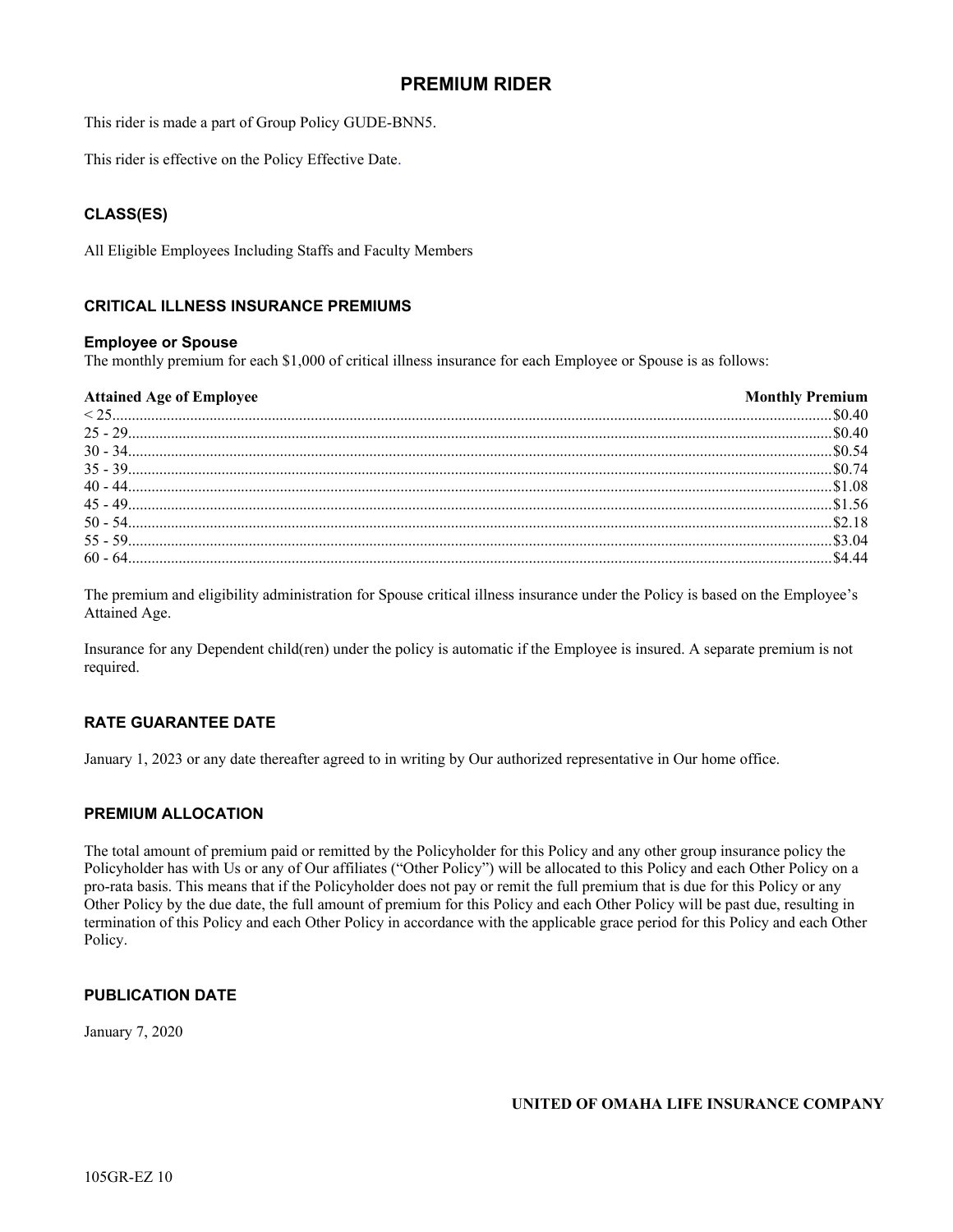Day Ulmbat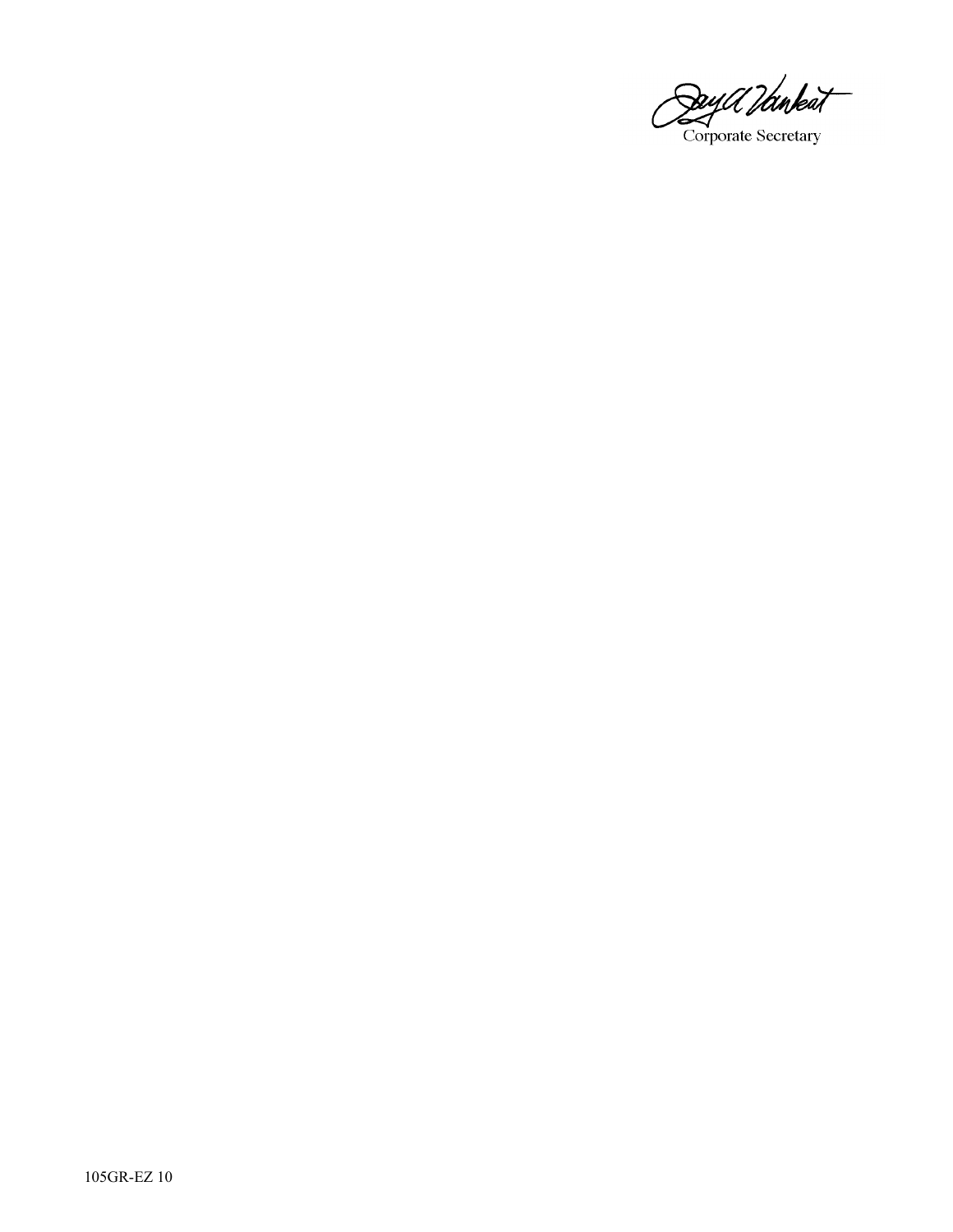## **NOTICE OF PROTECTION PROVIDED BY CALIFORNIA LIFE AND HEALTH INSURANCE GUARANTEE ASSOCIATION**

This notice provides a brief summary regarding the protections provided to policyholders by the California Life and Health Insurance Guarantee Association ("the Association"). The purpose of the Association is to assure that policyholders will be protected, within certain limits, in the unlikely event that a member insurer of the Association becomes financially unable to meet its obligations. Insurance companies licensed in California to sell life insurance, health insurance, annuities and structured settlement annuities are members of the Association. The protection provided by the Association is not unlimited and is not a substitute for consumers' care in selecting insurers. This protection was created under California law, which determines who and what is covered and the amounts of coverage.

Below is a brief summary of the coverages, exclusions and limits provided by the Association. This summary does not cover all provisions of the law; nor does it in any way change anyone's rights or obligations or the rights or obligations of the Association.

## **COVERAGE**

## **Persons Covered**

Generally, an individual is covered by the Association if the insurer was a member of the Association *and* the individual lives in California at the time the insurer is determined by a court to be insolvent. Coverage is also provided to policy beneficiaries, payees or assignees, whether or not they live in California.

## **Amounts of Coverage**

The basic coverage protections provided by the Association are as follows.

## **Life Insurance, Annuities and Structured Settlement Annuities**

For life insurance policies, annuities and structured settlement annuities, the Association will provide the following:

- a) Life Insurance
	- 1. 80% of death benefits but not to exceed \$300,000.
	- 2. 80% of cash surrender or withdrawal values but not to exceed \$100,000.
- b) Annuities and Structured Settlement Annuities
	- 1. 80% of the present value of annuity benefits, including net cash withdrawal and net cash surrender values but not to exceed \$250,000.

The maximum amount of protection provided by the Association to an individual, for all life insurance, annuities and structured settlement annuities is \$300,000, regardless of the number of policies or contracts covering the individual.

c) Health Insurance

The maximum amount of protection provided by the Association to an individual, as of July 1, 2016, is \$546,741. This amount will increase or decrease based upon changes in the health care cost component of the consumer price index to the date on which an insurer becomes an insolvent insurer. Changes to this amount will be posted on the Association's website www.califega.org.

## **COVERAGE LIMITATIONS AND EXCLUSIONS FROM COVERAGE**

The Association may not provide coverage for this policy. Coverage by the Association generally requires residency in California. You should not rely on coverage by the Association in selecting an insurance company or in selecting an insurance policy.

The following policies and persons are among those that are excluded from Association coverage:

- a) A policy or contract issued by an insurer that was not authorized to do business in California when it issued the policy or contract;
- b) A policy issued by a health care service plan (HMO), a hospital or medical service organization, a charitable organization, a fraternal benefit society, a mandatory state pooling plan, a mutual assessment company, an insurance exchange, or a grants and annuities society;
- c) If the person is provided coverage by the guaranty association of another state;
- d) Unallocated annuity contracts; that is, contracts which are not issued to and owned by an individual and which do not guaranty annuity benefits to an individual;
- e) Employer and association plans, to the extent they are self-funded or uninsured;